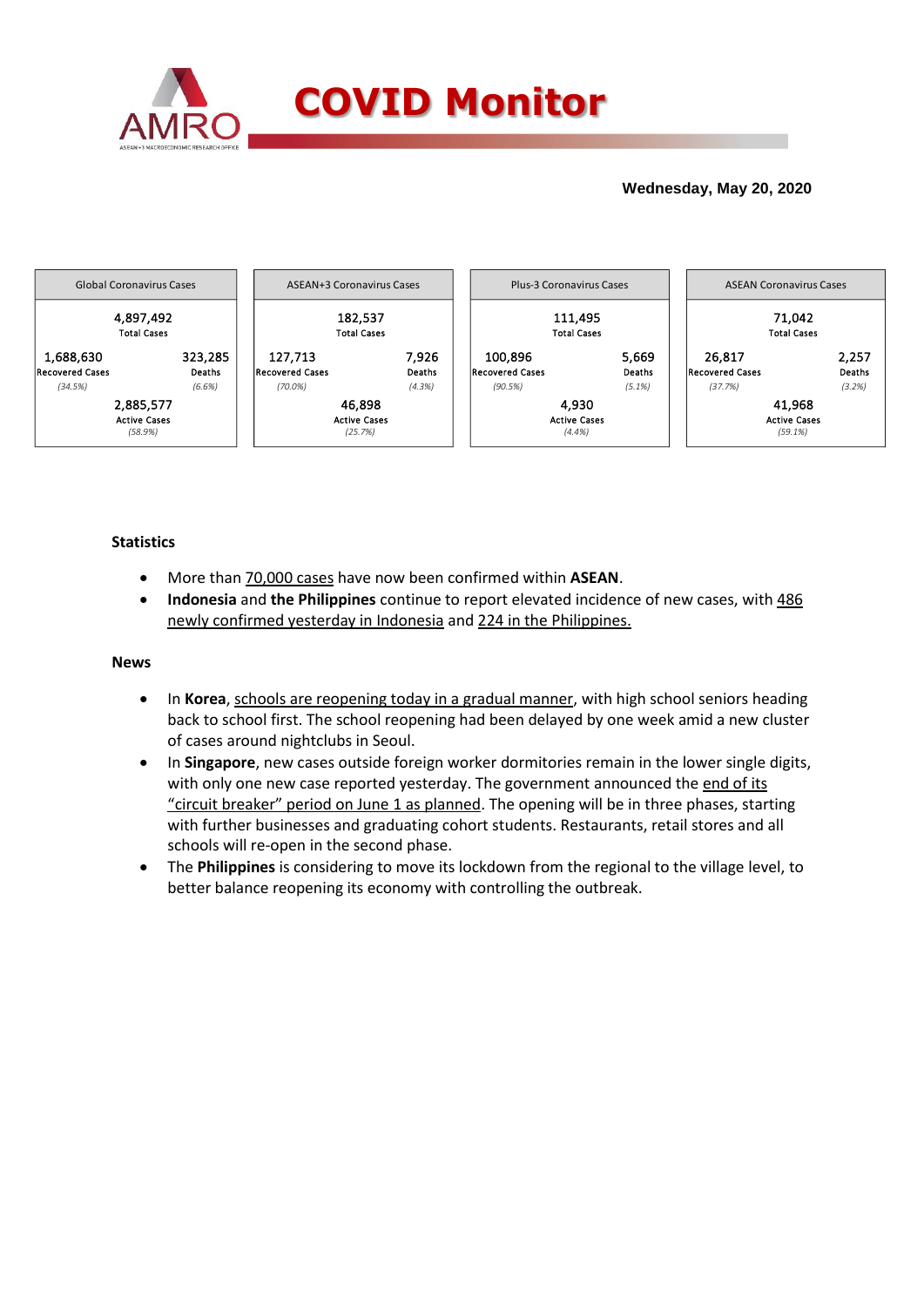

#### Overview of Confirmed COVID-19 Cases

| Economy           | <b>Total</b><br>Cases | Cases per 1M<br>Population | <b>New</b><br>Cases | <b>New Cases</b><br>per 1M Pop. | <b>New Cases</b><br>$(7$ -day avg) <sup>1</sup> | <b>ANew</b><br>Cases | ∆% New<br>Cases | <b>Total</b><br><b>Deaths</b> | <b>New</b><br><b>Deaths</b> | <b>Fatality</b><br>Rate (%) | <b>Total</b><br>Recovered | Recovery<br>Rate $(\%)^2$ | <b>Active</b><br>Cases |
|-------------------|-----------------------|----------------------------|---------------------|---------------------------------|-------------------------------------------------|----------------------|-----------------|-------------------------------|-----------------------------|-----------------------------|---------------------------|---------------------------|------------------------|
| Global            | 4,897,492             |                            | 95,549              |                                 |                                                 | 7,226                | 2.0             | 323,285                       | 4,804                       | 6.6                         | 1,688,630                 | 34.5                      | 2,885,577              |
| ASEAN+3           | 182,537               |                            | 1,296               |                                 |                                                 | 187                  | 0.7             | 7,926                         | 56                          | 4.3                         | 127,713                   | 70.0                      | 46,898                 |
| Plus-3            | 111,495               |                            | 94                  |                                 |                                                 | 52                   | 0.1             | 5,669                         | 19                          | 5.1                         | 100,896                   | 90.5                      | 4,930                  |
| ASEAN             | 71,042                |                            | 1,202               |                                 |                                                 | 135                  | 1.7             | 2,257                         | 37                          | 3.2                         | 26,817                    | 37.7                      | 41,968                 |
|                   |                       |                            |                     |                                 |                                                 |                      |                 |                               |                             |                             |                           |                           |                        |
| China             | 82,963                | 59                         | 0                   | 0.0                             | ጣ                                               | -9                   | 0.0             | 4,634                         | 0                           | 5.6                         | 78,241                    | 94.3                      | 88                     |
| Hong Kong, China  | 1,055                 | 138                        | 0                   | 0.0                             |                                                 | 0                    | 0.0             | 4                             | 0                           | 0.4                         | 1,025                     | 97.2                      | 26                     |
| Japan             | 16,367                | 130                        | 62                  | 0.5                             |                                                 | 42                   | 0.4             | 768                           | 19                          | 4.7                         | 11,564                    | 70.7                      | 4,035                  |
| Korea             | 11,110                | 213                        | 32                  | 0.6                             |                                                 | 19                   | 0.3             | 263                           | 0                           | 2.4                         | 10,066                    | 90.6                      | 781                    |
|                   |                       |                            |                     |                                 |                                                 |                      |                 |                               |                             |                             |                           |                           |                        |
| Indonesia         | 18,496                | 69                         | 486                 | 1.8                             |                                                 | $-10$                | 2.7             | 1,221                         | 30                          | 6.6                         | 4,467                     | 24.2                      | 12,808                 |
| Malaysia          | 6,978                 | 210                        | 37                  | 1.1                             |                                                 | $-10$                | 0.5             | 114                           | $\mathbf{1}$                | 1.6                         | 5,646                     | 80.9                      | 1,218                  |
| Philippines       | 12,942                | 118                        | 224                 | 2.0                             |                                                 | 19                   | 1.8             | 837                           | 6                           | 6.5                         | 2,843                     | 22.0                      | 9,262                  |
| Singapore         | 28,794                | 5,050                      | 451                 | 79.1                            |                                                 | 146                  | 1.6             | 22                            | 0                           | 0.1                         | 10,365                    | 36.0                      | 18,407                 |
| Thailand          | 3,033                 | 45                         | $\overline{2}$      | 0.0                             |                                                 | $-1$                 | 0.1             | 56                            | 0                           | 1.8                         | 2,857                     | 94.2                      | 120                    |
|                   |                       |                            |                     |                                 |                                                 |                      |                 |                               |                             |                             |                           |                           |                        |
| Brunei Darussalam | 141                   | 313                        | $\mathbf 0$         | 0.0                             |                                                 | 0                    | 0.0             | $\mathbf{1}$                  | 0                           | 0.7                         | 136                       | 96.5                      | 4                      |
| Cambodia          | 122                   | $\overline{7}$             | 0                   | 0.0                             |                                                 | $\Omega$             | 0.0             | 0                             | 0                           | 0.0                         | 122                       | 100.0                     | $\Omega$               |
| Lao PDR           | 19                    | $\overline{3}$             | 0                   | 0.0                             |                                                 | $\Omega$             | 0.0             | 0                             | 0                           | 0.0                         | 14                        | 73.7                      | 5                      |
| Myanmar           | 193                   | $\overline{4}$             | $\overline{2}$      | 0.0                             |                                                 | $-5$                 | 1.0             | 6                             | 0                           | 3.1                         | 104                       | 53.9                      | 83                     |
| Vietnam           | 324                   | $\overline{3}$             | $\Omega$            | 0.0                             |                                                 | $-4$                 | 0.0             | $\Omega$                      | $\Omega$                    | 0.0                         | 263                       | 81.2                      | 61                     |
|                   |                       |                            |                     |                                 |                                                 |                      |                 |                               |                             |                             |                           |                           |                        |
| Belgium           | 55,791                | 4,844                      | 232                 | 20.1                            |                                                 | $-47$                | 0.4             | 9,108                         | 28                          | 16.3                        | 14,687                    | 26.3                      | 31,996                 |
| France            | 178,428               | 2,745                      | 874                 | 13.4                            |                                                 | 560                  | 0.5             | 28,193                        | $-168$                      | 15.8                        | 61,246                    | 34.3                      | 89,157                 |
| Germany           | 177,778               | 2,142                      | 1,227               | 14.8                            |                                                 | 1,045                | 0.7             | 8,081                         | 78                          | 4.5                         | 155,681                   | 87.6                      | 14,016                 |
| Italy             | 226,699               | 3,764                      | 813                 | 13.5                            |                                                 | 362                  | 0.4             | 32,169                        | 162                         | 14.2                        | 129,401                   | 57.1                      | 65,129                 |
| Netherlands       | 44,249                | 2,561                      | 108                 | 6.2                             |                                                 | $-38$                | 0.2             | 5,715                         | 21                          | 12.9                        |                           | ٠.                        |                        |
| Spain             | 236,899               | 5,055                      | 431                 | 9.2                             |                                                 | $-477$               | 0.2             | 27,778                        | 69                          | 11.7                        |                           |                           |                        |
| Switzerland       | 30,618                | 3,541                      | 21                  | 2.4                             |                                                 | 11                   | 0.1             | 1,891                         | 5                           | 6.2                         | 27,700                    | 90.5                      | 1,027                  |
| UK                | 248,818               | 3,700                      | 2.412               | 35.9                            |                                                 | $-299$               | 1.0             | 35,341                        | 545                         | 14.2                        |                           | $\sim$                    |                        |
|                   |                       |                            |                     |                                 |                                                 |                      |                 |                               |                             |                             |                           |                           |                        |
| Australia         | 7,072                 | 272                        | 4                   | 0.2                             |                                                 | $-10$                | 0.1             | 100                           | $\mathbf{1}$                | 1.4                         | 6,431                     | 90.9                      | 541                    |
| Brazil            | 271,885               | 1,286                      | 16,517              | 78.1                            |                                                 | 2,229                | 6.5             | 17,983                        | 1,130                       | 6.6                         | 106,794                   | 39.3                      | 147,108                |
| Canada            | 80,493                | 2,129                      | 1,082               | 28.6                            |                                                 | 3                    | 1.4             | 6,028                         | 68                          | 7.5                         | 40,069                    | 49.8                      | 34,396                 |
| India             | 106,475               | 78                         | 6,147               | 4.5                             |                                                 | 1,517                | 6.1             | 3,302                         | 146                         | 3.1                         | 42,309                    | 39.7                      | 60,864                 |
| Iran              | 124,603               | 1,481                      | 2,111               | 25.1                            |                                                 | $-183$               | 1.7             | 7,119                         | 62                          | 5.7                         | 97,173                    | 78.0                      | 20,311                 |
| Russia            | 299,941               | 2,046                      | 9,263               | 63.2                            |                                                 | 337                  | 3.2             | 2,837                         | 115                         | 0.9                         | 76,130                    | 25.4                      | 220,974                |
| Turkey            | 151,615               | 1,804                      | 1,022               | 12.2                            |                                                 | $-136$               | 0.7             | 4,199                         | 28                          | 2.8                         | 112,895                   | 74.5                      | 34,521                 |
| US                | 1,525,519             | 4,608                      | 20,165              | 60.9                            |                                                 | $-1,322$             | 1.3             | 91,784                        | 1,574                       | 6.0                         | 289,392                   | 19.0                      | 1,144,343              |

Source: Haver Analytics, sourced from John Hopkins University; AMRO staff calculations.

Notes: New cases since previous day. Δ% refers to percentage change since previous day. Fatality rate measured as deaths per confirmed infections. 1/ Since January 31, 2020.

2/ Recovery rate is a proxy for the stage of the cycle.

Data as of 19/5/2020